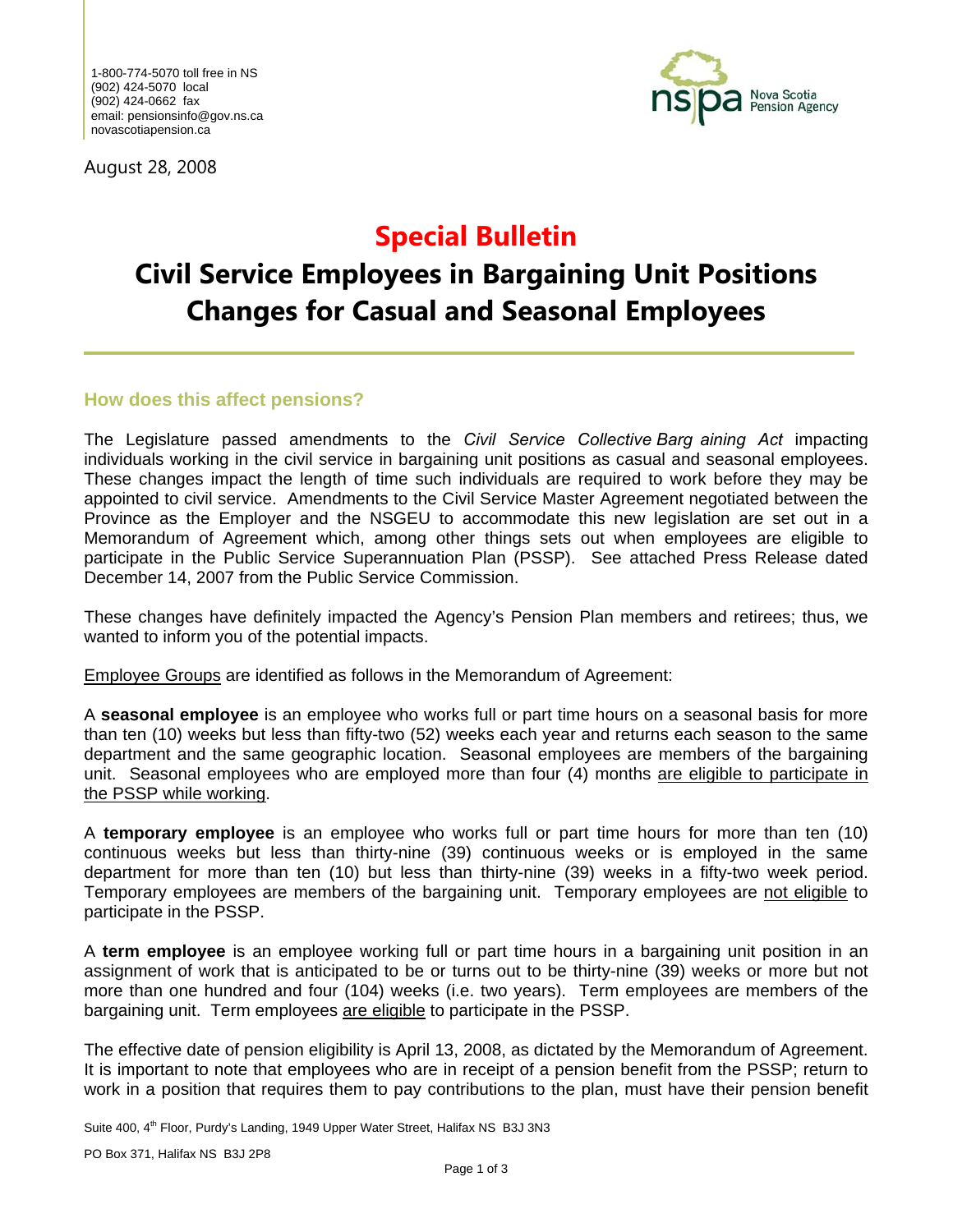stopped per pension plan legislation. If their new enrollment date is within the first fifteen (15) days of the month, they will receive pensionable credit for the full month and their pension payment will cease the end of the previous month. If their new enrollment date is after the fifteenth  $(15<sup>th</sup>)$  day of the month, their pension payment will cease the day before enrollment and their pension payment will be prorated for the month.

It is mandatory for all term employees to participate in the PSSP as dictated by the Memorandum of Agreement, unless excluded under the *Public Service Su perannuation Act*. Term employees and seasonal employees who work more than four months, are entitled to participate in the pension plan and may be able to purchase prior service. Those employees who received a pension while working in a casual or seasonal position do not qualify to purchase past service.

**Please note that retirees in receipt of pension payments who are working in a bargaining unit position and who meet the definition as a term or permanent employee, on or after February 1, 2008, are required to defer pension payments or resign from their term or permanent role.** It is the responsibility of the Employer (HR Department) to notify the Nova Scotia Pension Agency (NSPA) of such changes. It is imperative the attached form (Pension Deferral Form - Form.0056) be completed (per employee) and returned to NSPA. This form can also be downloaded at www.novascotiapension.ca , click Public Service Plan, Employers, Form.

### **Questions**

Please contact the Nova Scotia Pension Agency with your questions, (902) 424 5070.

## **Press Release**

"Public Service Commissioner" <Commissioner@gov.ns.ca> 2007-12-14 5:00 PM >>>

On December 10, 2007, the Legislature passed amendments to the Civil Service Collective Bargaining Act (the Act) which could impact hundreds of individuals working in the civil service as casual and seasonal employees.

The amendments change the length of time such workers are required to work before they can be appointed to civil service in bargaining unit positions. These amendments do not impact individuals working as casuals in positions considered excluded under the Act (such as AS and MCP positions) however, we will be reviewing this issue in the months to come. The amendments also do not apply to workers covered by other legislation such as the Corrections Act, NSBI, or the Highway Workers Collective Bargaining Act.

Effective February 1, 2008, a casual or seasonal employee who has been working continuously for more than 10 weeks, or who has worked in the same department for more than a total of 10 weeks in a 52-week period, will be eligible to become members of the NSGEU, to receive the bargaining unit rate of pay for the job they are in, and to apply for civil service bargaining unit positions as internal candidates.

The benefits that will be available to these casual and seasonal employees once they are members of